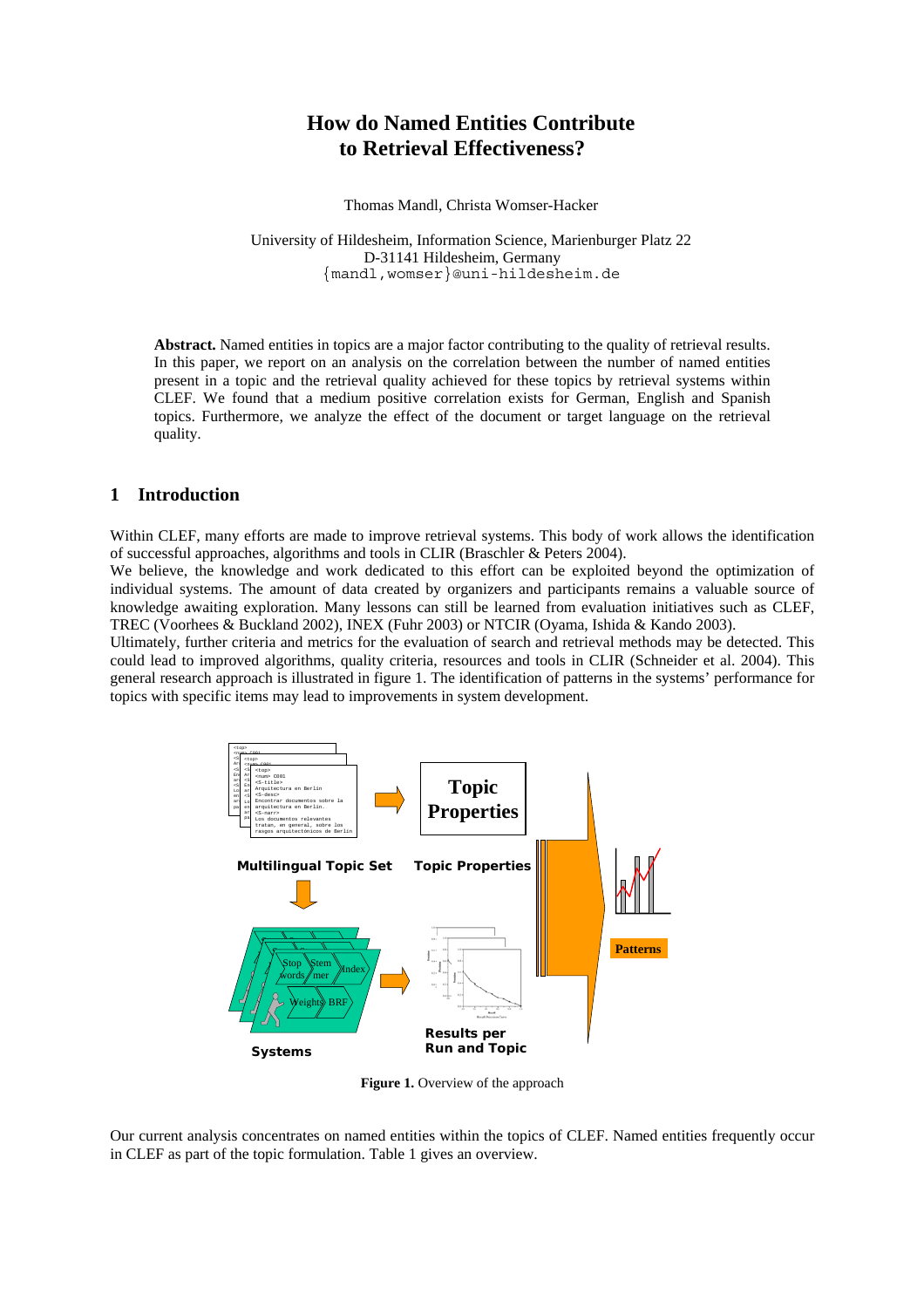| TWART TO THEIR OF HUILLOW CHELLED IN THE CLIPT TODIOD |           |                 |                         |                          |  |  |  |
|-------------------------------------------------------|-----------|-----------------|-------------------------|--------------------------|--|--|--|
| <b>CLEF</b>                                           | Number    | Total number of | Average number of named | Standard deviation of    |  |  |  |
| year                                                  | of topics | named entities  | entities in topics      | named entities in topics |  |  |  |
| 2001                                                  | 50        | n.              | .20                     | 1.06                     |  |  |  |
| 2002                                                  | 50        | გი              | 70                      |                          |  |  |  |
| 2003                                                  | 60        |                 | .62                     |                          |  |  |  |

**Table 1.** Name of named entities in the CLEF topics

The large number of named entities in the topic set shows that they are a subject worth studying. The large number may be due to the fact that the document corpus for CLEF consists of newspaper texts. We can also observe an increase of named entities per topic in 2002 compared to 2001. Because of the effect of named entities on retrieval performance (Mandl & Womser-Hacker 2004c), the number of named entities needs to be carefully monitored. Table 2 shows how the named entities are distributed over groups with different numbers of named entities and shows the tasks analyzed in this paper.

| <b>CLEF</b> | Task  | Topic    | Nr.  | Topics without | Topics with one or | Topics with more than |
|-------------|-------|----------|------|----------------|--------------------|-----------------------|
| year        |       | language | runs | named entities | two named entities | three named entities  |
| 2002        | Mono  | German   | 21   | 12             | 21                 | 17                    |
| 2002        | Mono  | Spanish  | 28   | 11             | 18                 | 21                    |
| 2002        | Bi    | German   | 4    | 12             | 21                 | 17                    |
| 2002        | Multi | German   | 4    | 12             | 21                 | 17                    |
| 2002        | Bi    | English  | 51   | 14             | 21                 | 15                    |
| 2002        | Multi | English  | 32   | 14             | 21                 | 15                    |
| 2003        | Mono  | English  | 11   | 8              | 14                 | 6                     |
| 2003        | Mono  | Spanish  | 38   | 6              | 33                 | 21                    |
| 2003        | Multi | Spanish  | 10   | 6              | 33                 | 21                    |
| 2003        | Mono  | German   | 30   | 9              | 40                 | 10                    |
| 2003        | Bi    | German   | 24   | 9              | 40                 | 10                    |
| 2003        | Multi | German   | 1    | 9              | 40                 | 10                    |
| 2003        | Bi    | English  | 8    | 9              | 41                 | 10                    |
| 2003        | Multi | English  | 74   | 9              | 41                 | 10                    |

Table 2. Overview of named entities in CLEF tasks

### **2 Named Entities in Topics and Retrieval Performance**

In a study presented at CLEF in 2003, we showed a correlation between the number of named entities present in topics and the systems' performance for these topics (Mandl & Womser-Hacker 2004b). In this paper, we extend the analysis to Spanish and monolingual tasks. In our earlier analysis, the relation was shown for English and German. Including Spanish will show, whether this effect can be revealed for another topic language. By including monolingual tasks, we may be able to compare the strength of the effect between cross- and monolingual retrieval tasks.

Named entities were intellectually assessed according to the schema of Sekine et al. 2002. The performance of the systems was extracted from the CLEF proceedings. The average precision for a topic is calculated as the average precision of all systems for a individual topic. From the average precision for a topic, we can calculate the average of all topics which contain n named entities. Figure 2 and 3 show the average precision for topics with n named entities for tasks in CLEF 3 and CLEF 4.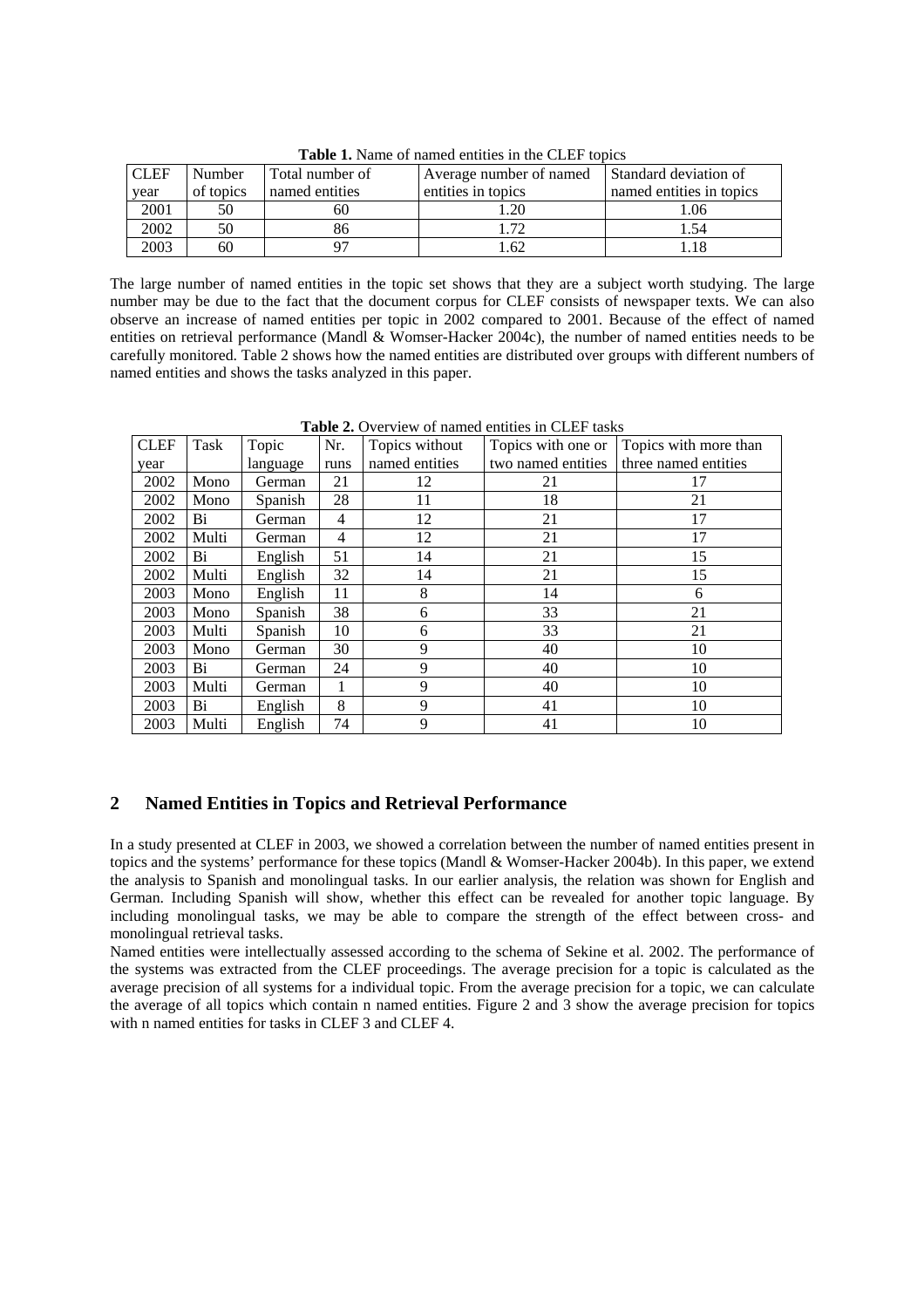

**Figure 2.** Average precision for topics with n named entities in CLEF 3 (in 2002)

In figure 2 and 3 we can observe that monolingual tasks generally result in higher average precision than crosslingual tasks. The precision tends to be better when more named entities are present. The relation previously observed for German and English can also be seen for Spanish.



**Figure 3.** Average precision for topics with n named entities in CLEF 4 (in 2003)

We also calculate the correlation between the number of named entities and the average precision per topic for each of the tasks. The results are presented in table 3 and 4.

| the average system performance per topic for tasks in CLEF 5 |             |                  |              |              |  |
|--------------------------------------------------------------|-------------|------------------|--------------|--------------|--|
| Monolingual                                                  | Monolingual | Bilingual Topic  | Multilingual | Multilingual |  |
| German                                                       | Spanish     | Language English | German       | English      |  |
| 0.449                                                        | 0.207       | 0.399            | 0.428        | 0.294        |  |

**Table 3.** Correlation between the number of named entities in topic and to average system per topic for tasks in  $\overline{C}$  Fig. 3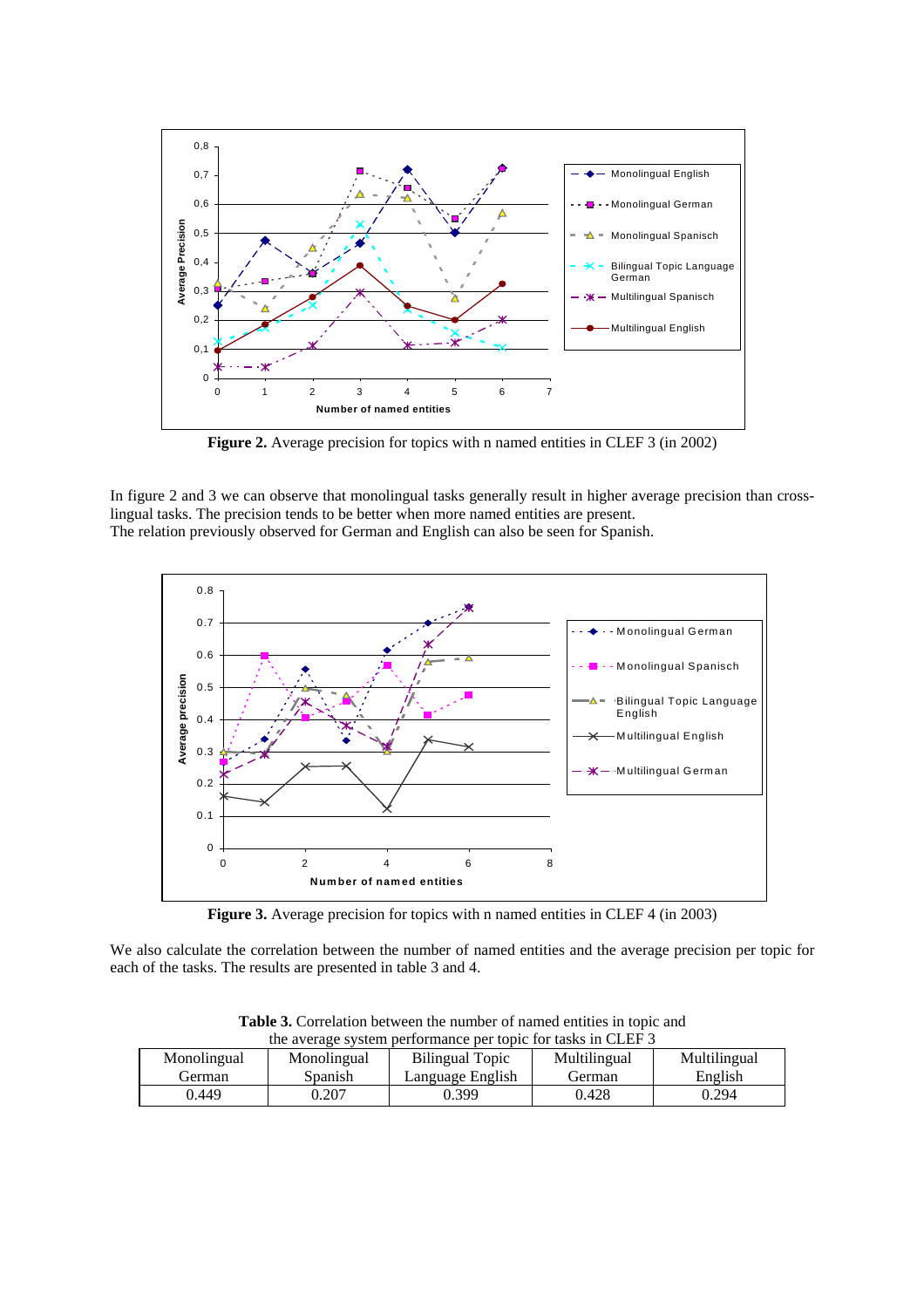| Monolingual | Monolingual | Monolingual | Bilingual Topic | Multilingual | Multilingual |
|-------------|-------------|-------------|-----------------|--------------|--------------|
| German      | Spanisch    | English     | Language German | Spanisch     | English      |
| 0.372       | 0.385       | 0.158       | 0.213           |              | 0.305        |

**Table 4.** Correlation between the number of named entities in topic and the average system performance per topic for tasks in CLEF 4

We can observe that the correlation is in most cases higher for the monolingual task. That would mean, that named entities help systems more in monolingual retrieval than in cross-lingual retrieval. However, English seems to be an exception in CLEF 4, because the correlation is almost twice as strong in the multilingual task.

## **3 Potential for Optimization based on Named Entities**

The systems tested at CLEF perform differently well for topics with different numbers of named entities. Although proper names make topics easier in general and for almost all runs, the performance of systems varies within the three classes of topics based on the number of named entities. We distinguished three classes of topics, (a) the first class with no proper names called *none*, (b) the second class with one and two named entities called *few* and (c) one class with three or more named entities called *lots*. The patterns of the systems are strikingly different for the three classes. As a consequence, there seems to be potential to improve system by fusion based on the number of named entities in a topic. Many systems already apply fusion techniques.

We propose a simple fusion rule. First, the number of named entities is determined for each topic. Subsequently, this topic is channeled to the system with the best performance for this named entity class. The best system is a combination of at most three runs. Each category of topics is answered by the optimal system within a group of systems for that number of named entities. The groups were selected from the original CLEF ranking of the runs in one task. We used a window of five runs. That means, five neighboring runs by systems which perform similarly well overall are grouped and fused by our approach. Table 5 shows the improvement by the fusion based on the optimal selection of a system for each category of topics.

The highest levels of improvement are achieved for the topic language English. For 2002, we observe the highest improvement of 10% for the bilingual runs.

| <b>CLEF</b> | Run type         | Topic    | Average. precision | Optimal average precision | Improvement   |
|-------------|------------------|----------|--------------------|---------------------------|---------------|
| year        |                  | language | best run           | name fusion               | over best run |
| 2001        | <b>Bilingual</b> | German   | 0.509              | 0.518                     | 2%            |
| 2001        | Multilingual     | English  | 0.405              | 0.406                     | 0%            |
| 2002        | Bilingual        | English  | 0.494              | 0.543                     | 10%           |
| 2002        | Multilingual     | English  | 0.378              | 0.403                     | 6.5%          |
| 2003        | Bilingual        | German   | 0.460              | 0.460                     | 0%            |
| 2003        | <b>Bilingual</b> | English  | 0.348              | 0.369                     | 6.1%          |
| 2003        | Multilingual     | English  | 0.438              | 0.443                     | 1.2%          |

**Table 5.** Improvement through named entity based fusion

This approach regards the systems as black boxes and requires no knowledge about the treatment of named entities within the systems. Considering the linguistic processing within the systems might be even more rewarding. Potentially, further analysis might reveal which approaches, which components and which parameters are especially suited for topics with and without named entities.

This analysis shows that the performance of retrieval systems can be optimized by channeling topics to the systems best appropriated for topics without, with one or two and with three and more names. Certainly, the application of this fusion on the past results approach is artificial and the number of topics in each subgroup is not sufficient for a statistically reliable result (Voorhees & Buckley 2002). Furthermore, in our study, the number of named entities was determined intellectually. However, this mechanism can be easily implemented by using an automatic named entity recognizer. We intend to apply this fusion technique in an upcoming CLEF task as one element of the fusion framework MIMOR (Mandl & Womser-Hacker 2004a, Hackl et al 2004).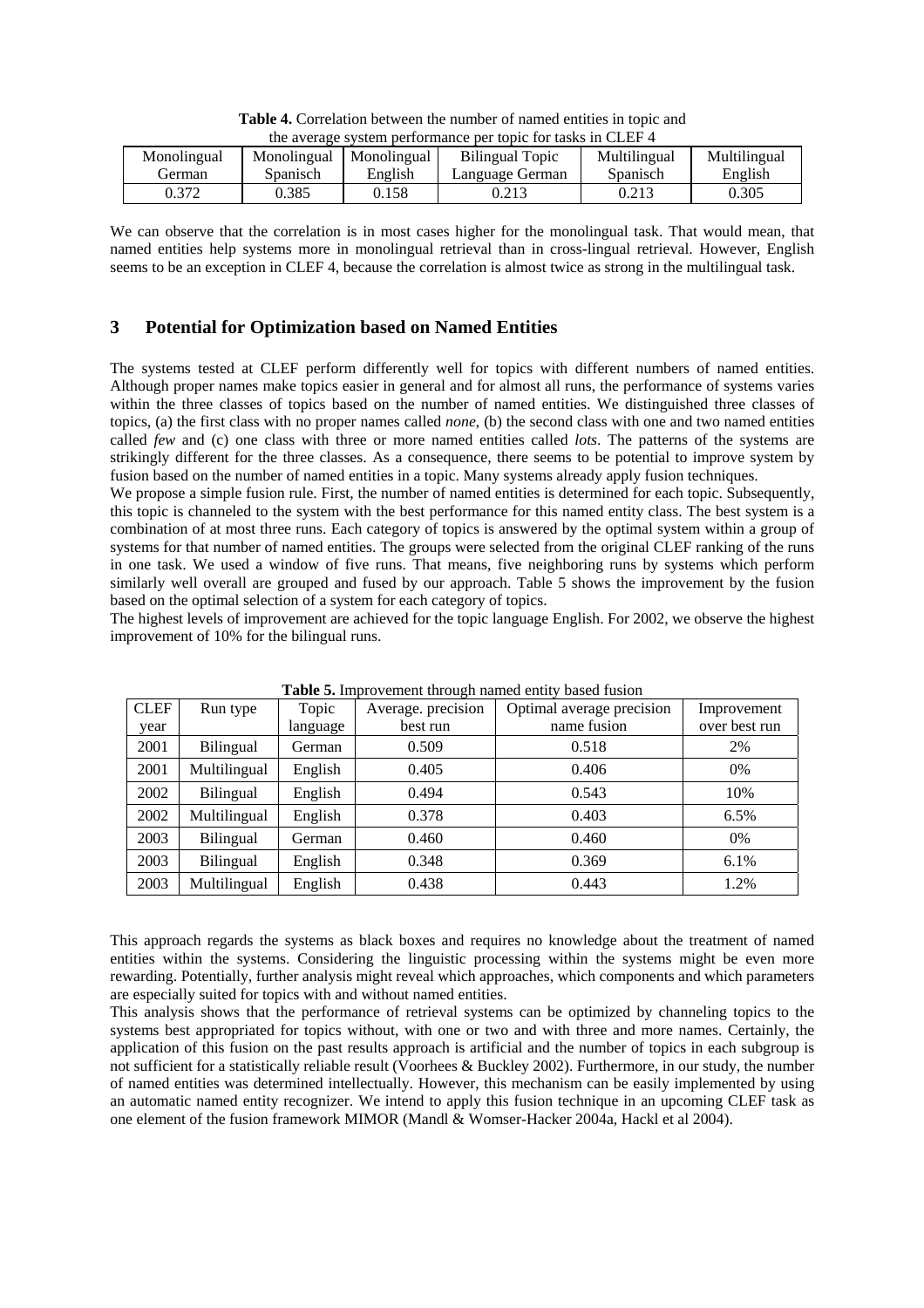## **4 Named Entities in Topics and Retrieval Performance for Target Languages**

So far, our studies have been focused to the language of the initial topic which participants used for their retrieval efforts. Additionally, we have analyzed the effect of the target or document language. In this case, we cannot consider the multilingual tasks where there are several target languages. The monolingual tasks have already been analyzed in section 2 and are also considered here. Therefore, this analysis is targeted at bilingual retrieval tasks. We grouped all bilingual runs with English, German and Spanish as document language. The correlation between the number of named entities in the topics and the average precision of all systems for that topic was calculated. The average precision may be interpreted as the difficulty of the topic. The following table shows the results of this analysis.

| <b>CLEF</b> | Task | Target   | Number  | Correlation between number of named |
|-------------|------|----------|---------|-------------------------------------|
| year        | type | language | of runs | entities and average precision      |
| 2003        | Mono | English  | 11      | 0.158                               |
| 2002        | Bi   | English  | 16      | 0.577                               |
| 2003        | Bi   | English  | 15      | 0.187                               |
| 2002        | Mono | German   | 21      | 0.372                               |
| 2003        | Mono | German   | 30      | 0.449                               |
| 2002        | Bi   | German   | 13      | 0.443                               |
| 2003        | Bi   | German   | 3       | 0.379                               |
| 2002        | Mono | Spanish  | 28      | 0.385                               |
| 2003        | Mono | Spanish  | 38      | 0.207                               |
| 2002        | Bi   | Spanish  | 16      | 0.166                               |
| 2003        | Bi   | Spanish  | 25      | 0.427                               |

**Table 6.** Correlation for target languages for CLEF 3 and 4

First, we can see a positive correlation for all tasks considered. Named entities support the retrieval also from the perspective of the document language. This results for the year 2002 may be a hint, that retrieval in English or German document collections profits more from named entities in the topic than Spanish. However, in 2003, the opposite is the case and English and Spanish switch. For German, there are only 3 runs in 2003. As a consequence, we cannot yet detect any language dependency for the effect of named entities on retrieval performance.

## **5 Outlook**

In this paper a strong relation between named entities in topics and the performance of retrieval systems for these topics was confirmed. This finding allows us to formulate a hint for searchers and users of retrieval systems: Whenever you can think of a name related to your retrieval problem, consider including it in the query. In addition, our results encourage further analysis of other topic features. We are especially considering a part of speech (POS) analysis of the CLEF topics.

### **Acknowledgements**

We would like to thank Martin Braschler for providing the crucial data for our study. Furthermore, we acknowledge the work of several students from the University of Hildesheim who contributed to this analysis as part of their course work.